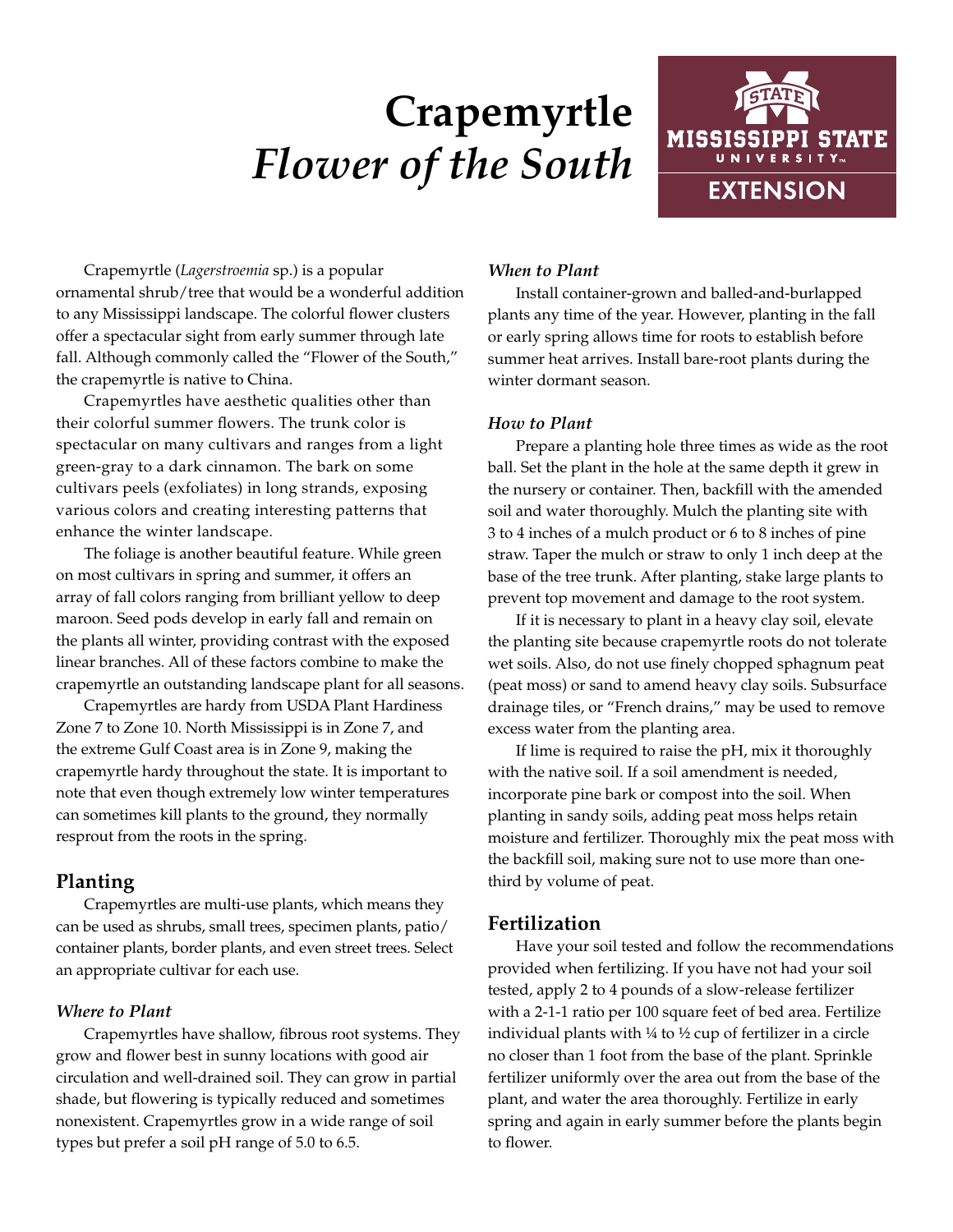Late fertilization or overfertilization can result in little or no flowering, excessive vegetative growth, and possible winter damage from not hardening off.

## **Pruning**

Pruning can stimulate new growth and increase the number of bloom clusters on the plant. If you choose to do so, prune in late winter or early spring before growth begins. The crapemyrtles will still flower because they bloom on the current year's wood. Whether the plant will be used as a shrub or a small tree determines the method of pruning. The two basic methods used are thinning and cutting back.

#### *Thinning*

Thinning is the removal of old and weak branches at their points of origin. It is used to open up plants that are pruned to tree form. This does not stimulate prolific growth and leaves the plant with a more natural appearance.

Select one main stem for a single-trunk tree or three to five stems for a multi-trunk tree. Remove all other stems at ground level. Allow the main trunk(s) to reach a height of 5 to 6 feet before branching.

At this height, tip prune to encourage branching. Remove all growth that develops below the desired branch height.



Multi-trunk crapemyrtle before being thinned.

#### *Cutting Back*

Cutting back is done to maintain the plant at a certain height. Only use this method with shrub forms because it stimulates heavy branching. It also destroys the natural, balanced form of the plant. If the size of the plant is too big for the landscape, the easiest thing might be to cut it back to the ground and let it regrow, or simply remove it.

#### *General Pruning Tips*

You can prune fading bloom clusters to encourage the development of additional blooms and to extend the flowering season. Occasionally, heavy bloom clusters and branches have to be removed during the growing season to keep limbs from breaking. Limit this type of pruning to only what is necessary.



Do not prune crapemyrtles in the fall following leaf drop. This

Prune to extend the flowering season.

may stimulate new growth and make the plants susceptible to winter injury. Heavy pruning also destroys the natural appearance and form of the plants, which will be obvious during the winter months until growth resumes in the spring.

For more information on pruning crapemyrtles, visit [https://extension.msstate.edu/southern-gardening/](https://extension.msstate.edu/southern-gardening/video/2018/crape-murder) [video/2018/crape-murder](https://extension.msstate.edu/southern-gardening/video/2018/crape-murder).

# **Cultivar Selection**

There are crapemyrtle cultivars suited to most situations in today's landscapes. Some are dwarf and are adapted to growing in containers; others may grow more than 20 feet tall. Some cultivars are upright and narrow in form, while others have a more spreading form. Bark characteristics, flower color, fall color, plant size, plant shape, and disease resistance have been greatly improved in recent years as the result of private, state, and federally funded breeding programs. See Table 1 for cultivars for Mississippi landscapes. It should be noted that the Ebony series of crapemyrtle is also sold under the Black Diamond product line.

#### **Diseases**

#### *Powdery Mildew*

The major disease affecting crapemyrtles is powdery mildew. This fungal disease reduces flower performance and weakens plants by attacking flower buds, growing tips, and young leaves. It is most common when cool nights are followed by warm days and occurs most often in crowded landscapes with poor air circulation. The fungus overwinters in dormant shoot buds, sheltered places on the plant, and diseased plant debris on the ground.

Powdery mildew infection appears as a grayish-white powdery fungal growth. As leaves expand, they become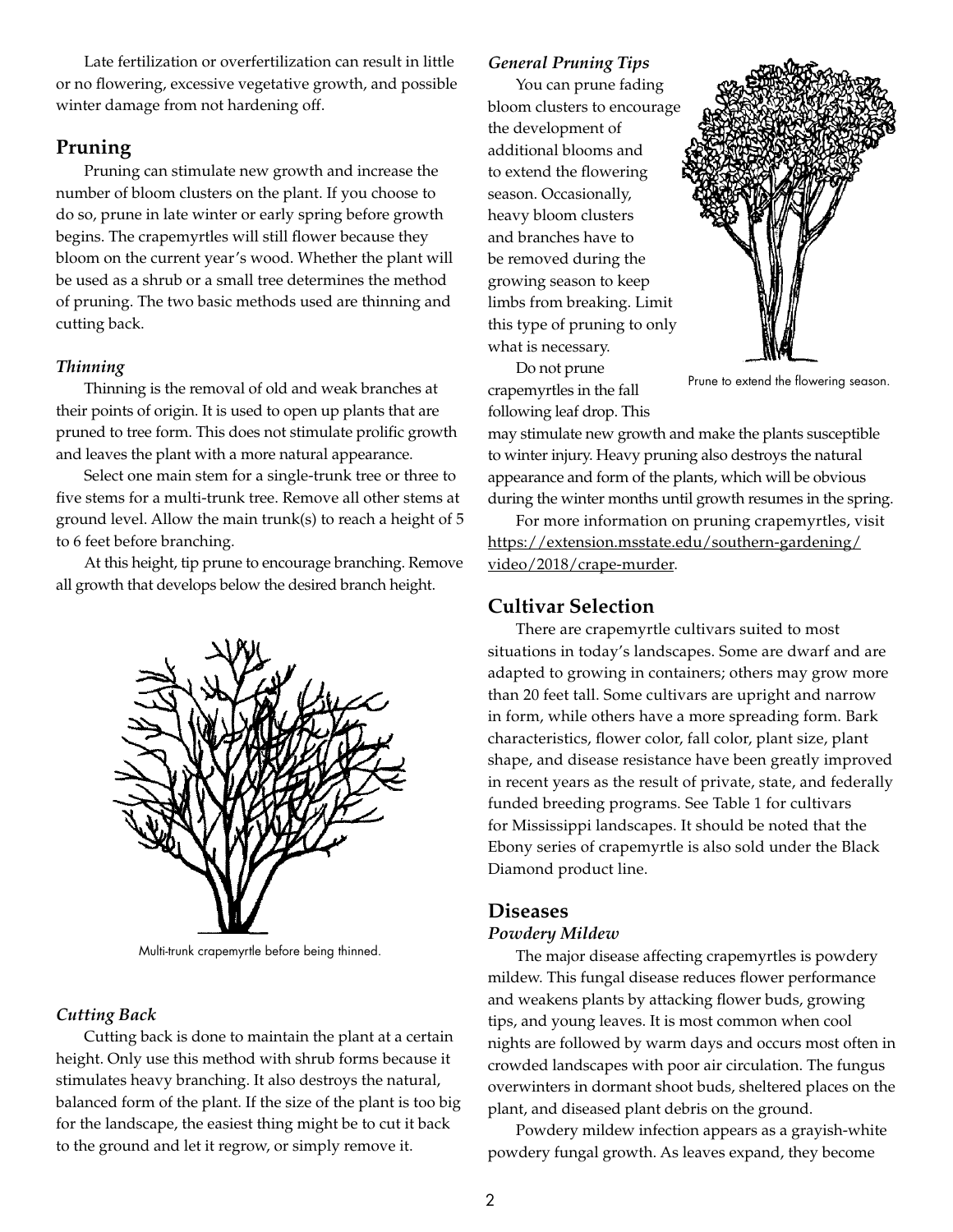| Cultivar              | Flower color    | Mature height<br>(feet)  | Growth habit      | Hardy   | L. indica or fauriei      | Tree form      | Exfoliating<br>$\frac{1}{2}$ | resistant<br>Mildew | Fall color    | Date of first<br>flower | Days of<br>flowers |
|-----------------------|-----------------|--------------------------|-------------------|---------|---------------------------|----------------|------------------------------|---------------------|---------------|-------------------------|--------------------|
| Pixie White           | white           | ω                        | rounded           | good    | indica                    | Οq             | yes                          | good                | red yellow    | June                    | 8                  |
| Hope                  | white           | 4                        | open dwar         | good    | indica                    | ou             | o                            | good                | yellow        | mid-June                | 65                 |
| Delta Moonlight       | white           | $\supseteq$              | upright           | very    | ×                         | o              | yes                          | high                | burgundy      | June                    |                    |
| Ebony & Ivory         | pure white      | $\overline{C}$           | upright           | very    |                           | yes            | yes                          | high                | burgundy      | June                    |                    |
| Acoma                 | white           | $\overline{4}$           | umbrella          | very    | x fauriei                 | yes            | yes                          | high                | purple red    | late June               | $\infty$           |
| Byer's White          | white           | 20                       | hqiidh Alex       | very    | indica                    | yes            | yes                          | good                | yellow        | late June               | œ                  |
| Sarah's Hardy White   | white           | $\overline{c}$           | upright           | very    | indica                    | yes            | yes                          | high                | yellow        | late June               | $\infty$           |
| Natchez               | white           | $\overline{3}$           | broad tall tree   | very    | x fauriei                 | yes            | best                         | high                | orange red    | mid-June                | $\frac{1}{2}$      |
| Chickasaw             | pink            | $\sim$                   | miniature         | good    | fauriei<br>$\times$       | 0u             | yes                          | high                | orange red    | early July              | $\infty$           |
| Ruby Dazzle           | pink            | $ \omega $ r $ \sim$     | dwarf spreading   | yery    | <b>O</b>                  | $\overline{c}$ | $\frac{0}{1}$                | high                | red           | late June               | $\infty$           |
| Topi                  | medium pink     |                          | low spreading     | very    | fauriei<br>$\pmb{\times}$ | $\frac{0}{2}$  | yes                          | high                | orange red    | late June               | 100                |
| Pecos                 | medium pink     |                          | low spreading     | very    | fauriei<br>$\times$       | $\frac{0}{1}$  | yes                          | high                | maroon        | early July              | 100                |
| Delta Jazz            | bright pink     | $\infty$                 | upright           | very    | ×                         | small          | yes                          | high                | purple brow   | June                    | 8                  |
| Ebony Glow            | light pink      | $\supseteq$              | upright spreading | very    | ×                         | yes            | yes                          | high                | burgundy      | June                    |                    |
| Delta Breeze          | light pink      | $\overline{C}$           | upright           | very    | ×                         | $\frac{0}{1}$  | yes                          | high                | burgundy      | June                    |                    |
| Tuscarora             | dark pink       | $\overline{6}$           | broadvase         | good    | x fauriei                 | yes            | yes                          | high                | red orange    | early July              | $\overline{C}$     |
| Tuskegee              | pink            | $\overline{\phantom{a}}$ | broad spreading   | very    | x fauriei                 | yes            | yes                          | high                | red orange    | late June               | $\overline{100}$   |
| Potomac               | clear pink      | 20                       | upright           | good    | indica                    | yes            | $\overline{c}$               | high                | orange        | late June               | 90                 |
| Miami                 | dark pink       | $\overline{20}$          | upright           | very    | x tauriei                 | yes            | best                         | high                | orange        | mid-June                | $\frac{1}{10}$     |
| Biloxi                | pale pink       | 25                       | vase shaped       | very    | x faurie.                 | yes            | yes                          | high                | orange red    | 与                       | $\infty$           |
| Pocomoke              | red             | $\sim$                   | dwarf compact     | good    | indica                    | 0u             | 0u                           | good                | bronze red    | June                    | $\infty$           |
| Victor                | dark red        | 4                        | dwarf compact     | very    | indica                    | 0u             | 0u                           | good                | yellow        | late June               | 85                 |
| Raspberry Dazzle      | raspberry red   | 4                        | dwarf compact     | very    | 0q                        | o              | 0u                           | high                | red           | late June               | 8                  |
| Ebony Flame           | dark red        | $\mathbf{\hat{O}}$       | upright spreading | very    | ×                         | ρq             | yes                          | high                | burgundy      | June                    |                    |
| Ebony Fire            | crimson red     | ♦                        | spreading         | very    | ×                         | o              | yes                          | high                | purgundy      | June                    |                    |
| Delta Flame           | ٦eg             | $\overline{a}$           | upright           | very    | $\times$                  | 0u             | yes                          | high                | burgundy      | June                    |                    |
| Ebony Embers          | deep red        | $\overline{C}$           | upright           | very    |                           | yes            | yes                          | high                | burgundy      | June                    |                    |
| Tonto                 | red             | $\overline{12}$          | compact globose   | good    | x fauriei                 | small          | yes                          | best                | bright maroon | mid-July                | 80                 |
| Spirit<br>Centennial  | wine red        | $\overline{6}$           | upright           | very    | indica                    | small          | yes                          | good                | red orange    | late June               | $\frac{1}{2}$      |
| Dynamite              | ٦eg             | 20                       | upright round     | very    | indica                    | yes            | <b>DO</b>                    | good                | orange red    | mid-June                | $\overline{0}$     |
| Red Rocket            | cherry red      | $\overline{20}$          | upright           | good    | indica                    | yes            | $\frac{0}{2}$                | high                | bronze        | early June              | $\overline{5}$     |
| Arapaho               | bright red      | 20                       | broad upright     | very    | x fauriei                 | yes            | yes                          | high                | red           | late June               | 85                 |
| Carolina Beauty       | dark red        | $\overline{20}$          | very upright      | $f$ oir | indica                    | yes            | yes                          | poor                | orange        | mid-July                | 59                 |
| Centennial            | bright purple   | S                        | compact dwarf     | good    | indica                    | 0u             | $\frac{0}{1}$                | good                | orange        | mid-June                | $\mathcal{R}$      |
| Velma's Royal Delight | purple          | 4                        | compact           | good    | indica                    | $\frac{0}{1}$  | 0u                           | good                | yellow orange | June                    | 8                  |
| Delta Eclipse         | lavender        | $\overline{C}$           | upright           | very    | ×                         | small          | yes                          | high                | burgundy      | June                    |                    |
| Sioux                 | light purple    | $\overline{15}$          | dense upright     | very    | x fauriei                 | yes            | yes                          | high                | maroon        | late June               | $\frac{0}{1}$      |
| Catawba               | violet purple   | $\overline{5}$           | upright vase      | good    | indica                    | yes            | 0u                           | good                | red orange    | mid-July                | $\overline{C}$     |
| Lipan                 | medium lavender | $\overline{15}$          | upright globose   | very    | x fauriei                 | 0u             | best                         | high                | orange        | mid-July                | 80                 |
| Twilight              | purple          | $\frac{\infty}{\infty}$  | upright           | good    | indica                    | yes            | yes                          | tāir                | yellow orange | early June              | 75                 |
| Muskogee              | light lavender  | 20                       | broad tall tree   | very    | x fauriei                 | yes            | yes                          | high                | red orange    | mid-June                | 120                |

# **Table 1. Recommended crapemyrtle cultivars for Mississippi.**  Table 1. Recommended crapemyrtle cultivars for Mississippi.